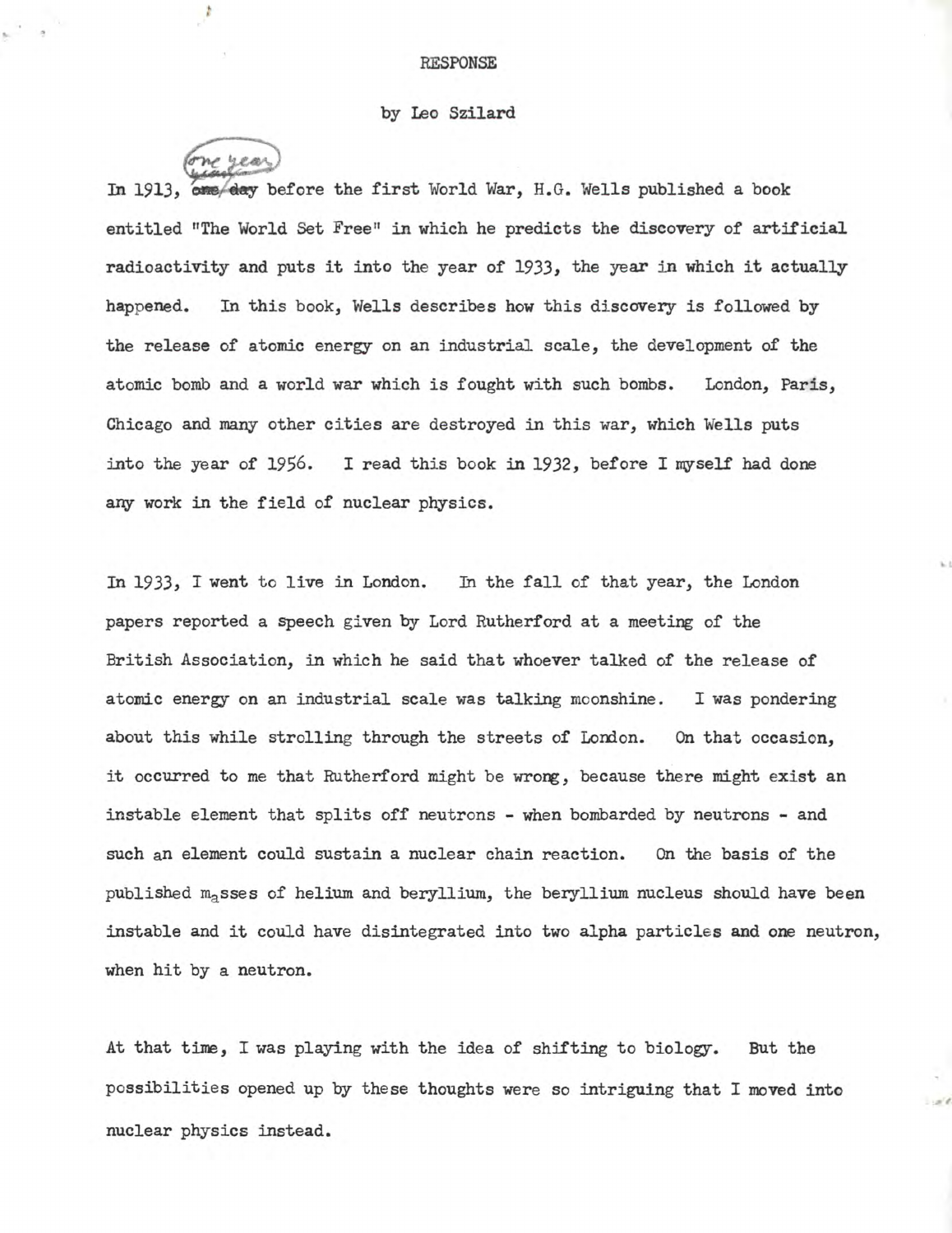In the summer of 1934, T.A. Chalmers and I looked into the mystery of beryllium and we found that beryllium emits neutrons when exposed to the gamma rays of radium. Other experiments showed, however, that gamma rays of lower energy were incapable of splitting beryllium and this made it appear doubtful that beryllium could sustain a nuclear chain reaction.

Nevertheless, the thought that some element or other might be capable of sustaining such a chain reaction stayed with me and I pursued it from time to time without success until I finally gave up hope in the fall of 1938. In December of 1938, I so advised the British Admiralty, to whom I had previously assigned a secret British patent which described the general laws governing nuclear chain reactions. One month later, I visited Wigner, who was ill with jaundice in Princeton. On that occasion, I learned from him that Hahn and Strassman had found that the uranium nucleus breaks into two heavy fragments when it absorbs a neutron. To me, it appeared at once very likely that these fragments would evaporate neutrons and this meant that uranium might sustain a chain reaction. "H.G. Wells, here we come!" - I said to myself. Weither Wigner nor I had much doubt at that time that we were on the threshold of a World War. Finding out whether neutrons are emitted in the fission of uranium appeared to us therefore as a matter of great urgency.

The rest is history.

 $\mathbf{r}^{-1}$  .

In 1945, as the war drew to its end, one of the younger staff members came into my office at the Uranium Project at the University of Chicago and said that he felt it was a mistake that so much emphasis was placed on the bomb and that we were not paying sufficient attention to the peacetime applications of atomic

2.